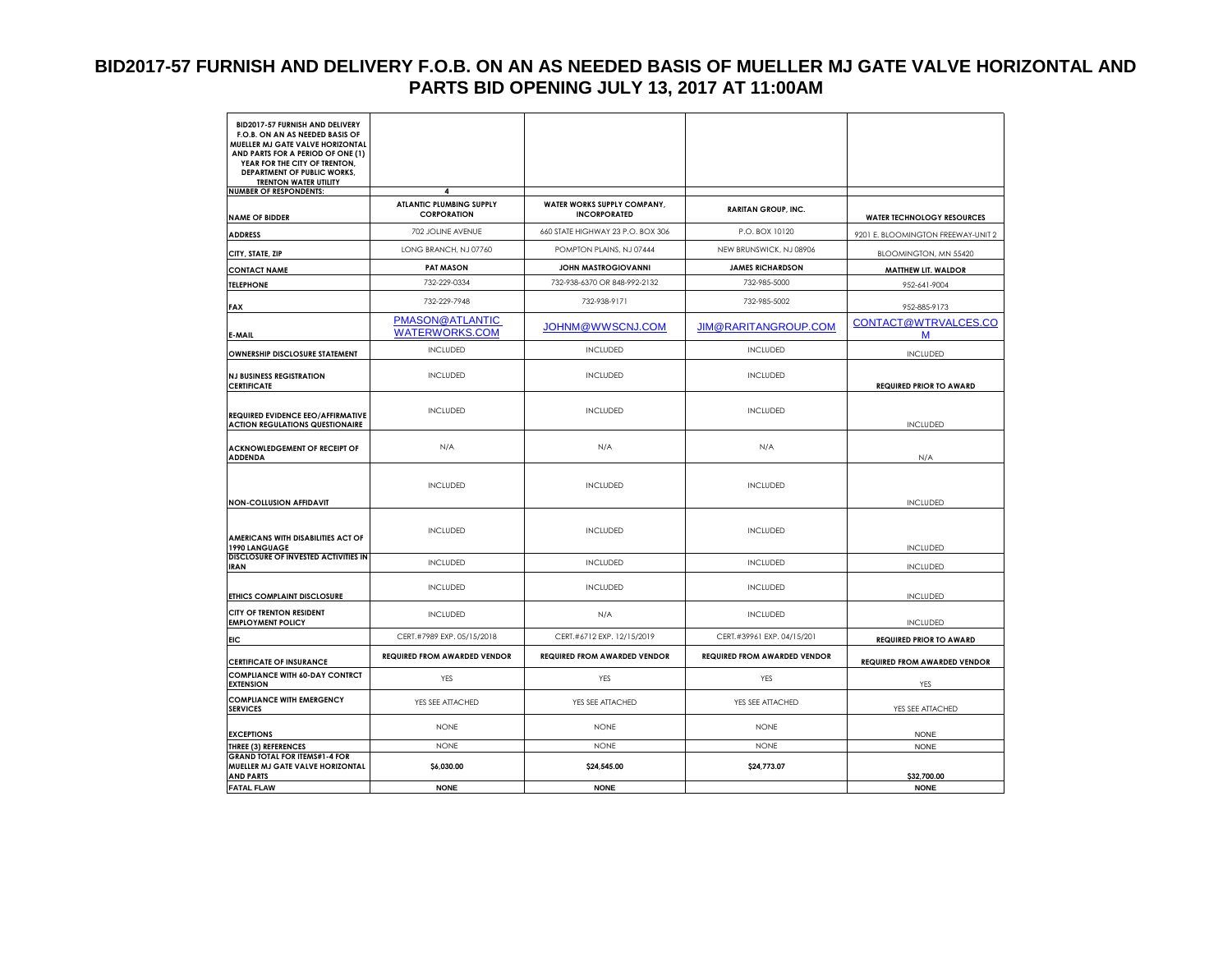#### Mueller MJ Gate Valve Horizontal and Parts Contract Specifications

### **PROPOSAL**

The undersigned proposes to furnish and deliver as needed to the Trenton Water Works Yard at 333 Cortland Street, Trenton, NJ F.O.B.:

| Item | Description                                                                                                                    | Units | Quantity       | Unit Price                 | <b>Total Price</b> |
|------|--------------------------------------------------------------------------------------------------------------------------------|-------|----------------|----------------------------|--------------------|
|      | Mueller<br>A-2361-23-02 24"<br>Resilent Wedge<br>MJ x MJ Gate Valve<br>pen Right Hander<br>2" Operating Nut<br>Non Rising Stem | ea.   |                |                            |                    |
| 2    | $224"$ Hymax<br>#860-56-0624-16p<br><b>Trans Coupling</b><br>$(24.60'$ '-26.70'') OD                                           | ea.   | $\overline{2}$ | $\alpha$ 1,250.00 2,500.00 |                    |
| 3    | 2 24" Mega Lugs<br>Wedge Grip Restraint<br>With Bolt Packs                                                                     | ea.   | $\overline{2}$ | 325.00                     | 650.00             |
| 4    | 24" X 20" CL52 Tyton<br>DIP Water Main                                                                                         | ea.   | $\overline{2}$ | 440.00                     | 880.00             |

Grand Total>>  $6030.00$ 

Submitted by:<br>Le SIFIalls

Company Name)<br>Atlantic Planbing Supply Co10

(Signature)<br>All a flu-

(Printed Name)<br>Je Hopey E Fralls

(Person to Contact, Please Print)  $\int \alpha \cdot \ln \sqrt{4S \omega}$ <br>(Telephone Number)  $\int 72229 \omega 339$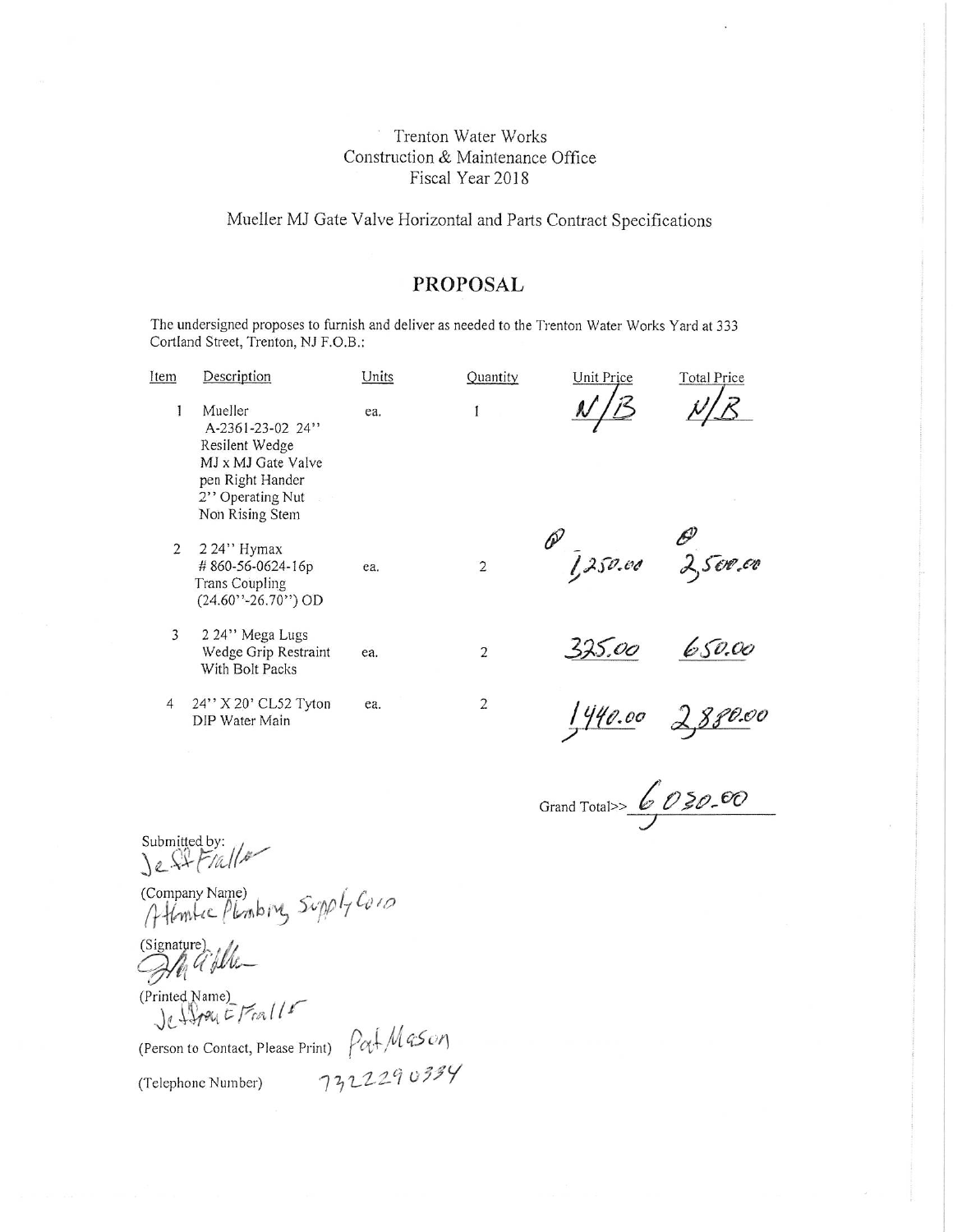# Mueller MJ Gate Valve Horizontal and Parts Contract Specifications

# **PROPOSAL**

The undersigned proposes to furnish and deliver as needed to the Trenton Water Works Yard at 333 Cortland Street, Trenton, NJ F.O.B.:

| Item | Description                                                                                                                    | Units | Quantity       | Unit Price | <b>Total Price</b> |
|------|--------------------------------------------------------------------------------------------------------------------------------|-------|----------------|------------|--------------------|
| 1    | Mueller<br>A-2361-23-02 24"<br>Resilent Wedge<br>MJ x MJ Gate Valve<br>pen Right Hander<br>2" Operating Nut<br>Non Rising Stem | ea.   | 1              | 18,635.00  | 18,635,00          |
| 2    | 2 24" Hymax<br>#860-56-0624-16p<br><b>Trans Coupling</b><br>(24.60"-26.70") OD                                                 | ea.   | $\overline{2}$ | 1175,00    | 2,350.00           |
| 3    | 224" Mega Lugs<br>Wedge Grip Restraint<br>With Bolt Packs                                                                      | ea.   | $\overline{2}$ | 272,00     | 544.00             |
| 4    | 24" X 20' CL52 Tyton<br>DIP Water Main                                                                                         | ea.   | 2              | 1508.00    | 3016.00            |

Grand Total>>  $24,545.00$ 

Submitted by: WATER WORKS SUPPLY CO., INC.<br>660 STATE HIGHWAY 28 Company Name) P.O. BOX 306<br>(Company Name) POMPTON PLAINS, N.J. 07444 (Signature)

WALTER SiVBIS (Printed Name)

(Person to Contact, Please Print)

(Telephone Number) (973) 835-2153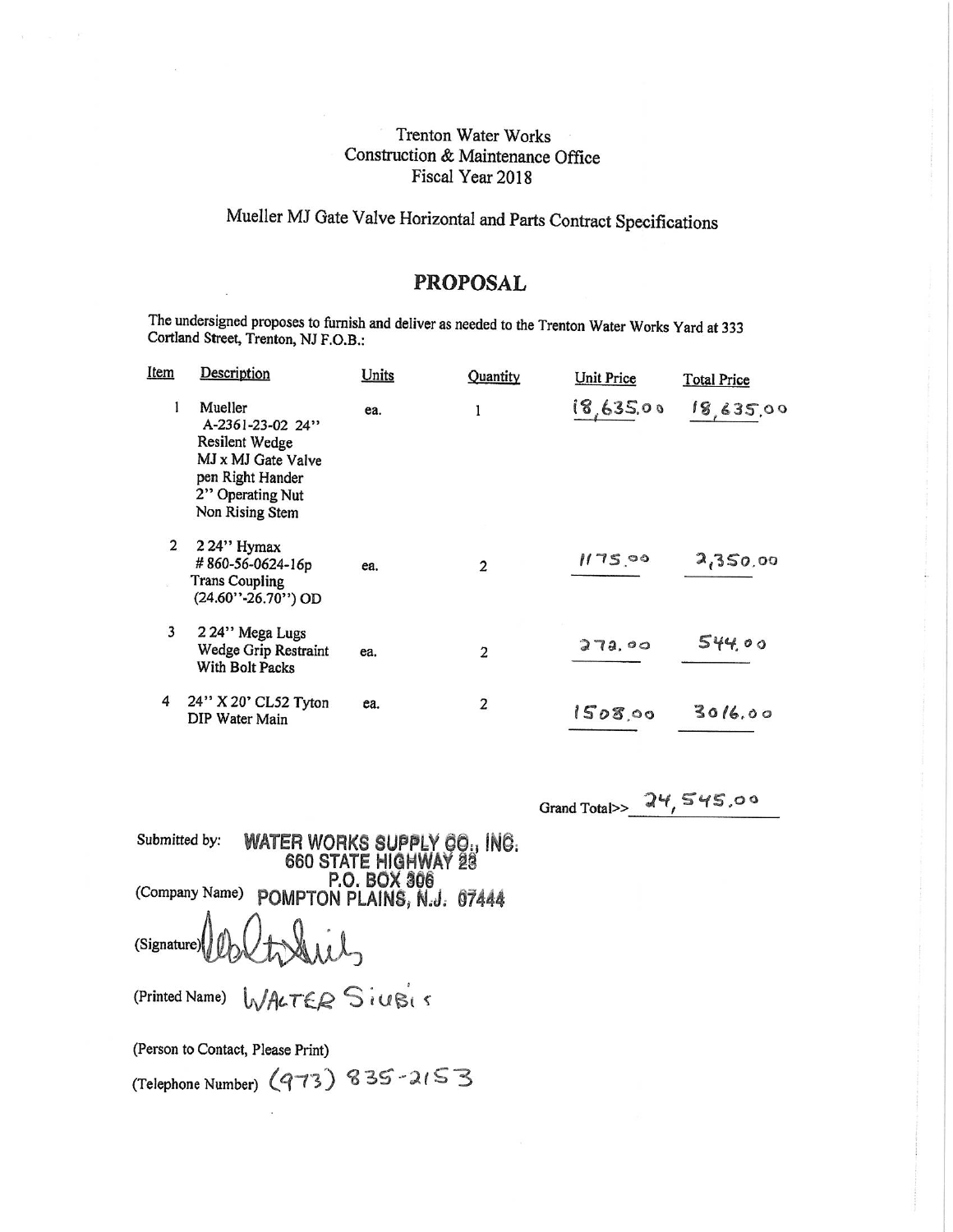# Mueller MJ Gate Valve Horizontal and Parts Contract Specifications

## **PROPOSAL**

The undersigned proposes to furnish and deliver as needed to the Trenton Water Works Yard at 333 Cortland Street, Trenton, NJ F.O.B.:

| Item | Description                                                                                                                    | Units | Quantity       | <b>Unit Price</b> | <b>Total Price</b> |
|------|--------------------------------------------------------------------------------------------------------------------------------|-------|----------------|-------------------|--------------------|
| 1    | Mueller<br>A-2361-23-02 24"<br>Resilent Wedge<br>MJ x MJ Gate Valve<br>pen Right Hander<br>2" Operating Nut<br>Non Rising Stem | ea.   |                | 19,218.19         | 19,218,19          |
| 2    | 224" Hymax<br>#860-56-0624-16p<br><b>Trans Coupling</b><br>$(24.60'$ '-26.70'') OD                                             | ea.   | 2              | 1117.18           | 2234.30            |
| 3    | 224" Mega Lugs<br>Wedge Grip Restraint<br>With Bolt Packs                                                                      | ea.   | $\overline{2}$ | 329.26            | 1058.52            |
| 4    | 24" X 20' CL52 Tyton<br>DIP Water Main                                                                                         | ea.   | $\overline{2}$ | 331.00            |                    |

Grand Total>> \$ 24,773.07

Submitted by: Raritan Group Inc.



(Person to Contact, Please Print) James Richardson / President

(Telephone Number) 732 985-5000